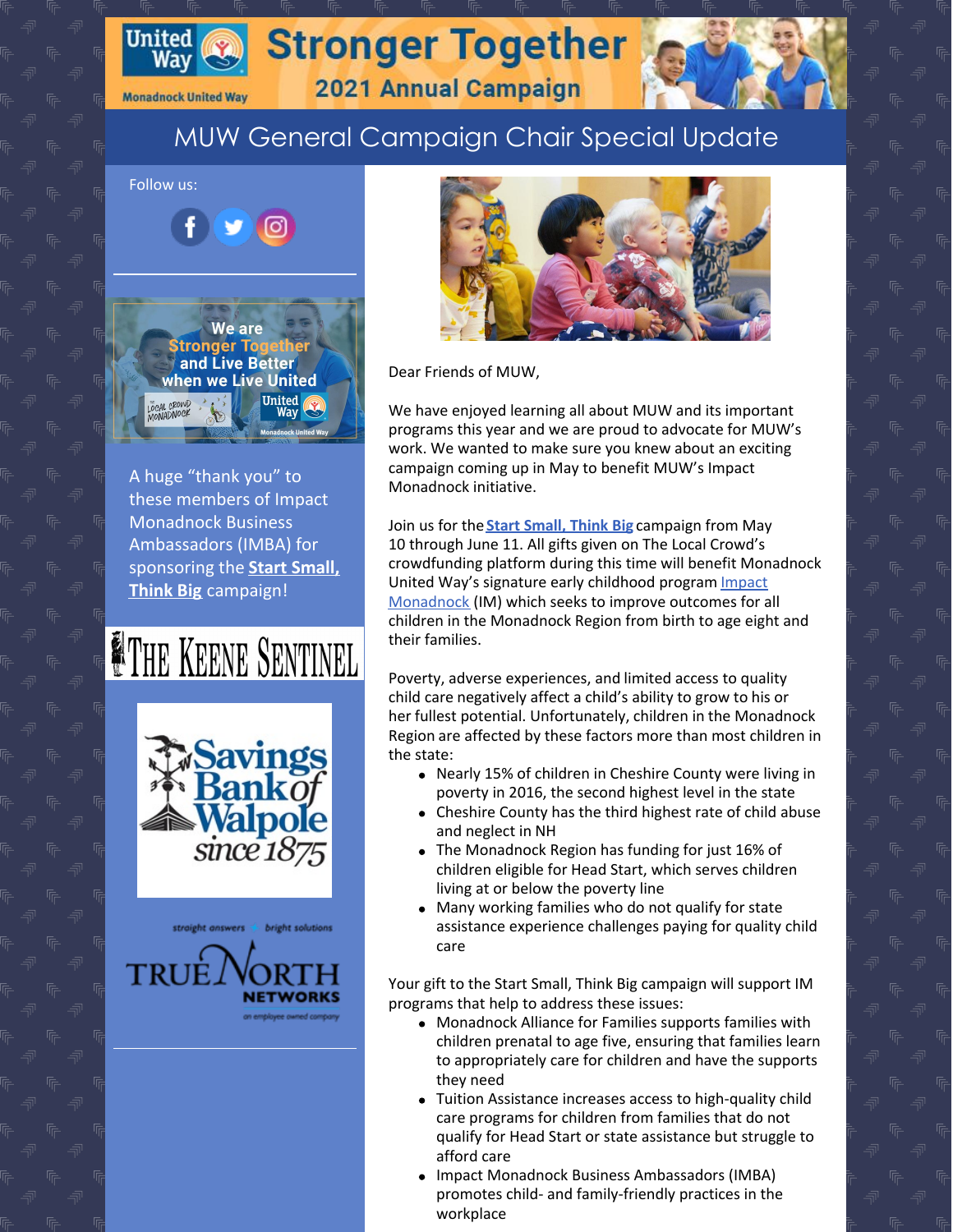

You are now able to look up past issues of this newsletter!

Click [here](https://www.muw.org/2021-newsletters) to see prior issues from 2021!

Monadnock United Way **EXAMPLE PACESETTER DEDICATED** · IMPACTFUL · INSPIRING

A big "thank you" to our Pacesetters! Their campaigns help MUW get a jump-start on our new annual campaign.

**Hamshaw Lumber**

#### **PLEASE NOTE:**

With the importance of social distancing, we are limiting the number of hours that our staff come into the office to process gifts received via US Mail. We are asking donors to use our safe, secure **[donation](https://app.mobilecause.com/f/2vgz/n?reset=1&%253Bid=1&vid=cdoig) portal** whenever possible. However, we gratefully accept checks from anyone who prefers to donate in that manner and we will ensure that they are processed in a timely manner.

The Pyramid Model is an evidence-based national program that gives early childhood teachers the tools needed to identify, address, and resolve behavioral problems before they escalate to an unacceptable level

The most important investment we can make—focusing on the welfare of children from birth to age eight—creates a strong foundation for their future health and happiness. And this in turn leads to more stability and prosperity for the communities where they live.

Our goal is to raise a total of \$20,000. *Your gifts will be matched dollar for dollar up to \$10,000 due to the generosity of Bridget and Peter Hansel, Kristen and Dick Hill, Jeff Miller and Carol MacKinnon, Katie Schwerin and Bill Whyte, and Barbara and Tony Tremblay.*

This is our last week as Better Together General Campaign Co-Chairs. It has been an honor and privilege to serve MUW and our community. Stay tuned for next week's President's Letter for the "Big Reveal"—the announcement of the 2021 campaign theme, goal, and General Campaign Co-Chairs!

Sincerely,

Laura Gingras, Ted McGreer, Alan Stroshine Better Together, General Campaign Co-Chairs

*Thank you to our generous sponsors:*

### 2021 Corporate Sponsors

#### Community Champions

THE KEENE SENTINEL



#### Community Booster